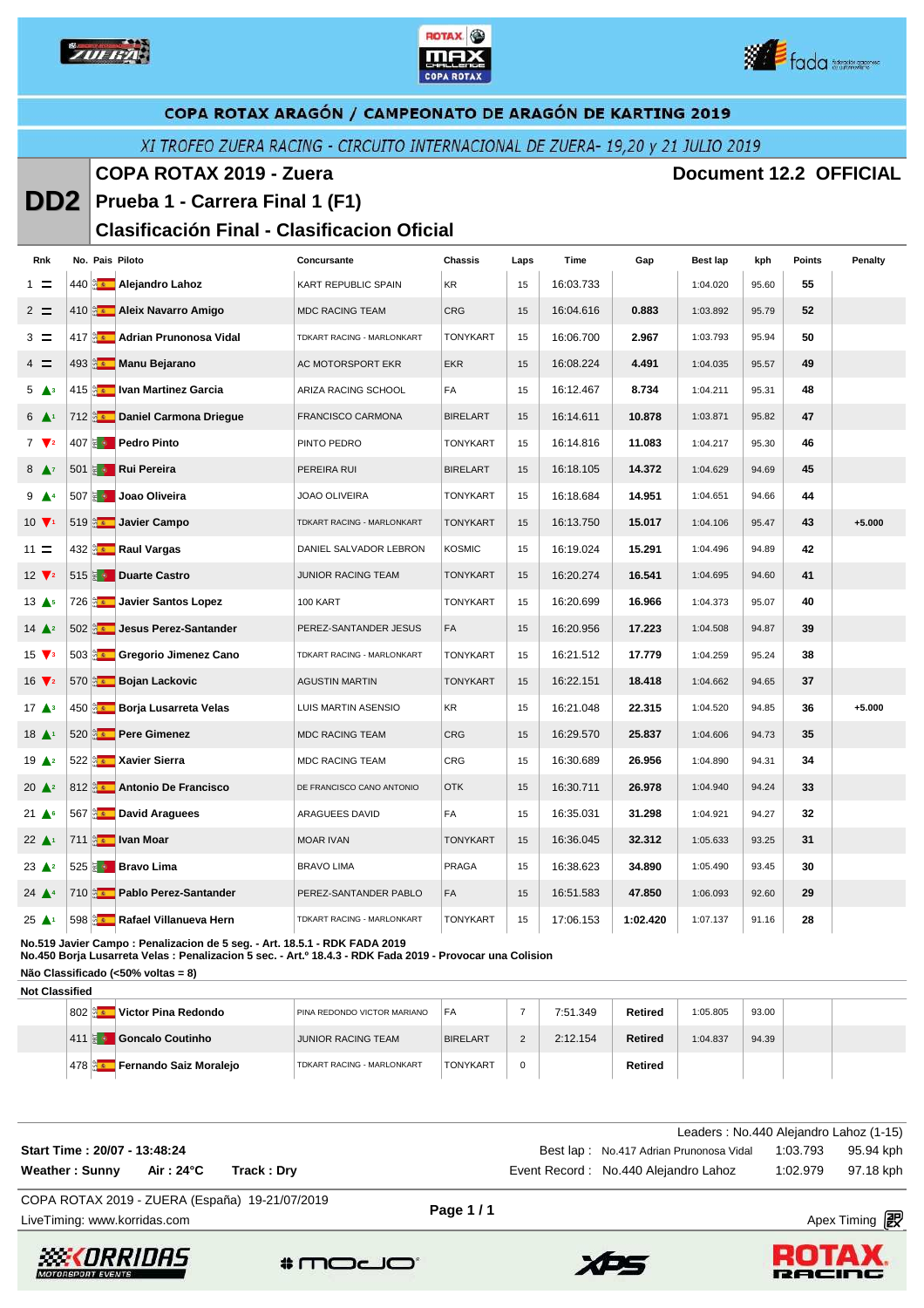





XI TROFEO ZUERA RACING - CIRCUITO INTERNACIONAL DE ZUERA- 19,20 y 21 JULIO 2019

#### **COPA ROTAX 2019 - Zuera**

**DD2** Prueba 1 - Carrera Final 1 (F1) **For information purposes. No official / regulatory value** 

**Lap Chart** 

|                   |     | 2          | 3          | 4          | 5          | 6          | $\overline{7}$ | 8          | 9          | 10         | 11         | 12           | 13         | 14         | 15         | 16         | 17         | 18         | 19         | 20           | 21         | 22           | 23         | 24          | 25          | 26         | 27         | 28  |
|-------------------|-----|------------|------------|------------|------------|------------|----------------|------------|------------|------------|------------|--------------|------------|------------|------------|------------|------------|------------|------------|--------------|------------|--------------|------------|-------------|-------------|------------|------------|-----|
| Grid              | 440 | 410        | 417        | 493        | 407        | 411        | 712            | 415        | 519        | 515        | 432        | 503          | 507        | 570        | 501        | 502        | 478        | 726        | 520        | 450          | 522        | 812          | 711        | 802         | 525         | 598        | 567        | 710 |
|                   |     |            |            |            |            |            |                |            |            |            |            |              |            |            |            |            |            |            |            |              |            |              |            |             |             |            |            |     |
| Start             | 440 | 410        | 417        | 493        | 407        | 411        | 712            | 415        | 519        | 515        | 432        | 507          | 503        | 570        | 501        | 502        | 520        | 726        | 450        | 522          | 812        | 711          | 802        | 525         | 567         | 598        | 710        |     |
|                   |     |            |            |            |            |            |                |            |            |            |            |              |            |            |            |            |            |            |            |              |            |              |            |             |             |            |            |     |
| Lap 1<br>Interval | 440 | 410<br>0.2 | 407<br>0.8 | 493<br>0.0 | 411<br>0.6 | 712<br>0.2 | 417<br>0.6     | 415<br>0.0 | 507<br>0.0 | 515<br>0.3 | 501<br>0.4 | 503<br>0.0   | 432<br>0.1 | 519<br>0.1 | 502<br>0.2 | 726<br>0.1 | 522<br>0.6 | 450<br>0.2 | 570<br>0.1 | 812<br>0.2   | 567<br>0.4 | 711<br>0.1   | 525<br>0.4 | 802<br>0.4  | 598<br>1.0  | 710<br>0.8 | 520<br>0.0 |     |
| Lap2              | 440 | 410<br>0.3 | 493<br>1.4 | 407<br>0.0 | 4X1<br>0.1 | 712<br>0.1 | 417<br>0.2     | 415<br>0.4 | 507<br>0.6 | 501<br>0.6 | 432<br>0.6 | 515<br>0.1   | 519<br>0.2 | 503<br>0.4 | 450<br>0.3 | 502<br>0.2 | 726<br>0.3 | 570<br>0.2 | 522<br>0.5 | 812<br>$1.1$ | 567<br>0.3 | 711<br>0.1   | 525<br>0.2 | 802<br>0.2  | 520<br>0.1  | 598<br>1.6 | 710<br>0.1 |     |
| Lap <sub>3</sub>  | 440 | 410<br>0.3 | 407<br>2.1 | 493<br>0.1 | 417<br>0.2 | 415<br>0.2 | 507<br>1.0     | 501<br>0.5 | 432<br>0.6 | 515<br>0.3 | 519<br>0.0 | 712<br>0.3   | 450<br>0.6 | 502<br>0.2 | 726<br>1.1 | 570<br>0.3 | 503<br>0.7 | 522<br>0.2 | 567<br>0.6 | 711<br>0.7   | 812<br>0.3 | 520<br>0.1   | 525<br>0.6 | 802<br>0.5  | 710<br>1.2  | 598<br>1.3 |            |     |
| Lap <sub>4</sub>  | 440 | 410<br>0.3 | 493<br>2.5 | 407<br>0.7 | 417<br>0.3 | 415<br>0.2 | 507<br>0.7     | 501<br>0.1 | 432<br>0.7 | 519<br>0.3 | 515<br>0.7 | 712<br>0.1   | 502<br>0.5 | 450<br>0.1 | 726<br>0.7 | 570<br>0.1 | 503<br>0.9 | 522<br>0.4 | 567<br>0.6 | 711<br>1.6   | 812<br>0.0 | 520<br>0.3   | 525<br>0.7 | 802<br>0.5  | 710<br>2.2  | 598<br>1.7 |            |     |
| Lap <sub>5</sub>  | 440 | 410<br>0.3 | 493<br>2.7 | 407<br>1.0 | 417<br>0.0 | 415<br>0.4 | 507<br>0.9     | 501<br>0.3 | 432<br>0.4 | 519<br>0.1 | 712<br>1.1 | 515<br>0.3   | 502<br>0.3 | 450<br>0.1 | 726<br>0.5 | 570<br>0.5 | 503<br>0.8 | 522<br>0.6 | 567<br>0.6 | 812<br>1.8   | 520<br>0.0 | 711<br>0.9   | 525<br>0.3 | 802<br>1.0  | 710<br>2.4  | 598<br>2.8 |            |     |
| Lap6              | 440 | 410<br>0.2 | 493<br>2.7 | 417<br>0.9 | 415<br>1.9 | 407<br>0.2 | 507<br>0.4     | 501<br>0.1 | 519<br>0.1 | 432<br>0.3 | 712<br>0.2 | 515<br>$1.2$ | 502<br>0.1 | 450<br>0.2 | 726<br>0.3 | 570<br>0.8 | 503<br>0.2 | 522<br>1.5 | 567<br>1.6 | 520<br>$1.2$ | 812<br>0.3 | 711<br>0.8   | 525<br>0.3 | 802<br>1.4  | 710<br>2.9  | 598<br>3.7 |            |     |
| Lap <sub>7</sub>  | 440 | 410<br>0.4 | 493<br>2.8 | 417<br>0.6 | 415<br>2.5 | 407<br>0.5 | 507<br>0.3     | 519<br>0.7 | 501<br>0.2 | 712<br>0.0 | 432<br>0.4 | 515<br>0.4   | 502<br>0.4 | 450<br>0.0 | 726<br>0.2 | 570<br>1.0 | 503<br>0.0 | 522<br>2.5 | 567<br>1.8 | 520<br>0.3   | 812<br>0.8 | 711<br>$1.1$ | 525<br>0.2 | 802<br>2.2  | 710<br>3.1  | 598<br>5.1 |            |     |
| Lap <sub>8</sub>  | 440 | 410<br>0.7 | 493<br>2.8 | 417<br>0.2 | 415<br>3.1 | 407<br>0.7 | 507<br>0.7     | 519<br>0.0 | 501<br>0.7 | 712<br>0.2 | 432<br>0.1 | 515<br>0.5   | 502<br>0.9 | 726<br>0.0 | 450<br>0.2 | 503<br>0.7 | 570<br>0.4 | 522<br>2.6 | 520<br>2.2 | 812<br>0.7   | 567<br>1.0 | 711<br>0.3   | 525<br>0.2 | 710<br>6.6  | 598<br>6.3  |            |            |     |
| Lap <sub>9</sub>  | 440 | 410<br>0.7 | 493<br>2.7 | 417<br>0.3 | 415<br>3.4 | 407<br>0.6 | 519<br>1.0     | 507<br>0.3 | 712<br>0.3 | 501<br>0.5 | 432<br>0.6 | 515<br>0.3   | 726<br>0.8 | 502<br>0.5 | 450<br>0.2 | 503<br>0.1 | 570<br>0.7 | 522<br>2.9 | 520<br>1.5 | 812<br>1.5   | 567<br>1.5 | 711<br>0.0   | 525<br>0.2 | 710<br>7.5  | 598<br>7.7  |            |            |     |
| Lap <sub>10</sub> | 440 | 410<br>1.0 | 417<br>2.8 | 493<br>0.4 | 415<br>3.1 | 407<br>0.5 | 519<br>0.8     | 712<br>1.1 | 507<br>0.3 | 501<br>0.3 | 432<br>0.4 | 515<br>0.4   | 726<br>0.6 | 502<br>0.6 | 450<br>0.2 | 503<br>0.4 | 570<br>0.6 | 522<br>3.9 | 520<br>0.6 | 812<br>2.1   | 711<br>2.0 | 525<br>0.2   | 567<br>0.6 | 710<br>8.0  | 598<br>8.8  |            |            |     |
| Lap <sub>11</sub> | 440 | 410<br>1.0 | 417<br>2.7 | 493<br>0.5 | 415<br>3.4 | 407<br>0.4 | 519<br>0.9     | 712<br>0.9 | 501<br>1.7 | 507<br>0.1 | 432<br>0.2 | 515<br>0.3   | 726<br>0.2 | 502<br>0.7 | 450<br>0.0 | 503<br>0.4 | 570<br>1.1 | 522<br>4.3 | 520<br>0.1 | 812<br>2.6   | 711<br>2.4 | 525<br>0.3   | 567<br>0.6 | 710<br>9.6  | 598<br>9.6  |            |            |     |
| Lap 12            | 440 | 410<br>1.0 | 417<br>2.5 | 493<br>0.5 | 415<br>3.6 | 407<br>0.4 | 519<br>0.8     | 712<br>1.0 | 501<br>2.1 | 507<br>0.4 | 432<br>0.2 | 515<br>0.3   | 726<br>0.0 | 450<br>1.1 | 502<br>0.4 | 503<br>0.1 | 570<br>0.6 | 522<br>5.3 | 520<br>0.1 | 812<br>1.9   | 711<br>3.0 | 525<br>0.2   | 567<br>0.3 | 710<br>11.8 | 598<br>11.2 |            |            |     |
| Lap <sub>13</sub> | 440 | 410<br>1.0 | 417<br>2.2 | 493<br>0.9 | 415<br>4.0 | 407<br>0.6 | 519<br>0.3     | 712<br>0.8 | 501<br>2.8 | 507<br>0.5 | 432<br>0.3 | 515<br>0.4   | 726<br>0.2 | 450<br>0.5 | 502<br>0.6 | 503<br>0.2 | 570<br>0.7 | 520<br>6.7 | 522<br>0.1 | 812<br>0.6   | 711<br>4.0 | 567<br>0.1   | 525<br>0.5 | 710<br>12.5 | 598<br>12.9 |            |            |     |
| Lap 14            | 440 | 410<br>0.9 | 417<br>2.1 | 493<br>1.3 | 415<br>3.9 | 407<br>0.8 | 519<br>0.1     | 712<br>0.5 | 501<br>3.6 | 507<br>0.7 | 432<br>0.2 | 515<br>0.4   | 726<br>0.1 | 450<br>0.3 | 502<br>0.5 | 503<br>0.1 | 570<br>1.1 | 520<br>7.8 | 522<br>0.3 | 812<br>0.4   | 567<br>3.9 | 711<br>0.4   | 525<br>1.1 | 710<br>13.2 | 598<br>13.4 |            |            |     |
| Lap <sub>15</sub> | 440 | 410<br>0.8 | 417<br>2.0 | 493<br>1.5 | 415<br>4.2 | 519<br>1.2 | 712<br>0.8     | 407<br>0.2 | 501<br>3.2 | 507<br>0.5 | 432<br>0.3 | 515<br>1.2   | 726<br>0.4 | 502<br>0.2 | 450<br>0.0 | 503<br>0.4 | 570<br>0.6 | 520<br>7.4 | 522<br>1.1 | 812<br>0.0   | 567<br>4.3 | 711<br>1.0   | 525<br>2.5 | 710<br>12.9 | 598<br>14.5 |            |            |     |

*SSEKORRIDAS* 





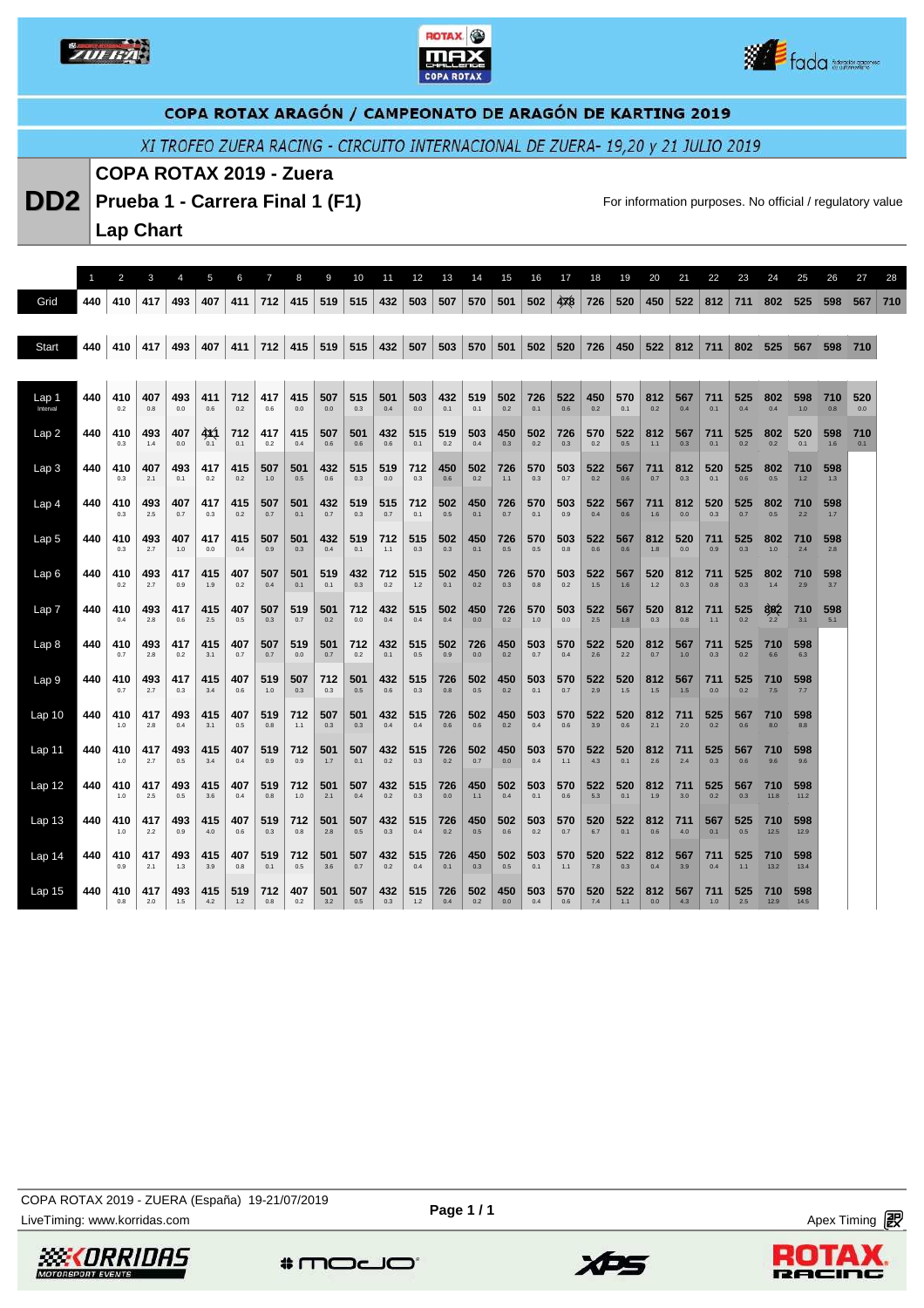





XI TROFEO ZUERA RACING - CIRCUITO INTERNACIONAL DE ZUERA- 19,20 y 21 JULIO 2019

# **COPA ROTAX 2019 - Zuera**

**DD2** Prueba 1 - Carrera Final 1 (F1) **For information purposes. No official / regulatory value** 

# **Analysis**

| Laps            | Sector 1                    | Sector 2 | Sector 3 | Lap Time | Laps           | Sector 1                     | Sector 2                      | Sector 3 | Lap Time | Laps           | Sector 1                     | Sector 2 | Sector 3 | <b>Lap Time</b> |
|-----------------|-----------------------------|----------|----------|----------|----------------|------------------------------|-------------------------------|----------|----------|----------------|------------------------------|----------|----------|-----------------|
|                 | No.407 Pinto Pedro          |          |          |          |                |                              | No.417 Prunonosa Vidal Adrian |          |          | 3              | 20.691                       | 23.265   | 21.096   | 1:05.052        |
| 1               | 21.640                      | 23.368   | 21.210   | 1:06.218 | $\mathbf{1}$   | 21.929                       | 23.969                        | 22.047   | 1:07.945 | $\sqrt{4}$     | 20.435                       | 23.810   | 21.174   | 1:05.419        |
| 2               | 21.049                      | 23.288   | 21.046   | 1:05.383 | $\overline{2}$ | 20.312                       | 23.044                        | 21.007   | 1:04.363 | 5              | 20.547                       | 23.093   | 20.965   | 1:04.605        |
| 3               | 20.671                      | 23.246   | 21.052   | 1:04.969 | 3              | 20.441                       | 23.429                        | 20.931   | 1:04.801 | 6              | 20.601                       | 23.218   | 20.942   | 1:04.761        |
| 4               | 20.805                      | 23.569   | 20.988   | 1:05.362 | 4              | 20.460                       | 24.007                        | 20.899   | 1:05.366 | $\overline{7}$ | 20.591                       | 23.194   | 21.043   | 1:04.828        |
| 5               | 20.443                      | 23.164   | 20.966   | 1:04.573 | 5              | 20.279                       | 23.090                        | 20.886   | 1:04.255 | 8              | 21.376                       | 23.118   | 21.070   | 1:05.564        |
| 6               | 21.563                      | 23.663   | 20.942   | 1:06.168 | $\,6$          | 20.335                       | 22.788                        | 20.829   | 1:03.952 | 9              | 21.049                       | 23.164   | 21.179   | 1:05.392        |
| 7               | 20.680                      | 23.153   | 21.040   | 1:04.873 | $\overline{7}$ | 20.176                       | 22.842                        | 20.904   | 1:03.922 | 10             | 20.601                       | 22.998   | 21.119   | 1:04.718        |
| 8               | 20.565                      | 23.136   | 21.011   | 1:04.712 | 8              | 20.170                       | 22.855                        | 20.911   | 1:03.936 | 11             | 20.476                       | 23.049   | 20.995   | 1:04.520        |
| 9               | 20.384                      | 22.985   | 20.947   | 1:04.316 | 9              | 20.253                       | 22.991                        | 20.932   | 1:04.176 | 12             | 20.853                       | 23.175   | 21.165   | 1:05.193        |
| 10              | 20.386                      | 22.936   | 20.978   | 1:04.300 | 10             | 20.339                       | 22.952                        | 20.895   | 1:04.186 | 13             | 20.495                       | 23.118   | 20.937   | 1:04.550        |
| 11              | 20.379                      | 22.915   | 20.923   | 1:04.217 | 11             | 20.216                       | 22.962                        | 20.810   | 1:03.988 | 14             | 20.600                       | 23.063   | 20.882   | 1:04.545        |
| 12              | 20.381                      | 22.961   | 21.031   | 1:04.373 | 12             | 20.207                       | 22.747                        | 21.052   | 1:04.006 | 15             | 20.612                       | 24.066   | 21.087   | 1:05.765        |
| 13              | 20.480                      | 22.973   | 21.247   | 1:04.700 | 13             | 20.190                       | 22.806                        | 20.873   | 1:03.869 |                | No.493 Bejarano Manu         |          |          |                 |
| 14              | 20.495                      | 22.972   | 20.944   | 1:04.411 | 14             | 20.121                       | 22.764                        | 20.908   | 1:03.793 | 1              | 21.742                       | 23.529   | 21.132   | 1:06.403        |
| 15              | 20.719                      | 24.141   | 20.981   | 1:05.841 | 15             | 20.148                       | 22.790                        | 20.983   | 1:03.921 | $\overline{c}$ | 20.930                       | 23.194   | 21.112   | 1:05.236        |
|                 | No.410 Navarro Amigo Aleix  |          |          |          |                | No.432 Vargas Raul           |                               |          |          | 3              | 20.907                       | 23.267   | 21.044   | 1:05.218        |
| 1               | 21.424                      | 23.103   | 21.074   | 1:05.601 | $\mathbf{1}$   | 22.211                       | 24.215                        | 21.637   | 1:08.063 | $\overline{4}$ | 20.519                       | 23.060   | 20.926   | 1:04.505        |
| $\overline{c}$  | 20.617                      | 23.084   | 20.977   | 1:04.678 | $\overline{2}$ | 21.017                       | 23.464                        | 21.230   | 1:05.711 | 5              | 20.378                       | 22.944   | 20.935   | 1:04.257        |
| 3               | 20.455                      | 22.985   | 20.934   | 1:04.374 | 3              | 20.436                       | 23.236                        | 21.198   | 1:04.870 | 6              | 20.388                       | 22.781   | 20.866   | 1:04.035        |
| 4               | 20.274                      | 23.046   | 20.899   | 1:04.219 | 4              | 20.488                       | 23.223                        | 21.111   | 1:04.822 | $\overline{7}$ | 20.446                       | 22.881   | 20.968   | 1:04.295        |
| 5               | 20.286                      | 22.968   | 20.814   | 1:04.068 | 5              | 20.366                       | 23.087                        | 21.043   | 1:04.496 | 8              | 20.399                       | 22.879   | 21.001   | 1:04.279        |
| 6               | 20.324                      | 22.893   | 20.816   | 1:04.033 | 6              | 20.431                       | 23.456                        | 21.117   | 1:05.004 | 9              | 20.341                       | 22.814   | 20.974   | 1:04.129        |
| 7               | 20.321                      | 22.884   | 20.987   | 1:04.192 | $\overline{7}$ | 20.847                       | 23.537                        | 21.313   | 1:05.697 | 10             | 20.746                       | 23.107   | 21.067   | 1:04.920        |
| 8               | 20.388                      | 22.947   | 20.981   | 1:04.316 | 8              | 20.467                       | 23.224                        | 21.101   | 1:04.792 | 11             | 20.337                       | 22.842   | 20.909   | 1:04.088        |
| 9               | 20.276                      | 23.011   | 20.944   | 1:04.231 | 9              | 20.476                       | 23.348                        | 21.398   | 1:05.222 | 12             | 20.264                       | 22.825   | 20.991   | 1:04.080        |
| 10              | 20.336                      | 22.833   | 21.133   | 1:04.302 | 10             | 20.388                       | 23.106                        | 21.086   | 1:04.580 | 13             | 20.376                       | 22.871   | 20.969   | 1:04.216        |
| 11              | 20.292                      | 22.954   | 20.938   | 1:04.184 | 11             | 20.427                       | 23.510                        | 21.178   | 1:05.115 | 14             | 20.445                       | 22.846   | 20.961   | 1:04.252        |
| 12              | 20.313                      | 22.913   | 20.971   | 1:04.197 | 12             | 20.499                       | 23.350                        | 21.209   | 1:05.058 | 15             | 20.330                       | 22.839   | 20.877   | 1:04.046        |
| 13              | 20.370                      | 22.864   | 20.895   | 1:04.129 | 13             | 20.439                       | 23.326                        | 21.152   | 1:04.917 | No.501         | Pereira Rui                  |          |          |                 |
| 14              | 20.235                      | 22.779   | 20.878   | 1:03.892 | 14             | 20.379                       | 23.282                        | 21.143   | 1:04.804 | 1              | 21.812                       | 24.379   | 21.437   | 1:07.628        |
| 15              | 20.258                      | 22.804   | 20.928   | 1:03.990 | 15             | 20.375                       | 23.262                        | 21.063   | 1:04.700 | $\overline{c}$ | 20.984                       | 23.162   | 21.055   | 1:05.201        |
| No.411          | <b>Coutinho Goncalo</b>     |          |          |          |                | No.440 Lahoz Alejandro       |                               |          |          | 3              | 20.646                       | 23.084   | 21.101   | 1:04.831        |
| 1               | 21.673                      | 23.850   | 21.345   | 1:06.868 | $\mathbf{1}$   | 21.059                       | 23.102                        | 21.238   | 1:05.399 | 4              | 20.431                       | 23.206   | 21.116   | 1:04.753        |
| $\overline{a}$  | 20.433                      | 23.334   | 21.070   | 1:04.837 | $\overline{c}$ | 20.553                       | 22.932                        | 21.125   | 1:04.610 | 5              | 20.516                       | 23.245   | 21.047   | 1:04.808        |
|                 | No.415 Martinez Garcia Ivan |          |          |          | 3              | 20.446                       | 22.906                        | 21.009   | 1:04.361 | $\,6$          | 20.479                       | 23.300   | 21.180   | 1:04.959        |
| 1               | 22.255                      | 23.491   | 21.732   | 1:07.478 | 4              | 20.385                       | 22.876                        | 20.958   | 1:04.219 | $\overline{7}$ | 20.575                       | 23.498   | 21.601   | 1:05.674        |
| $\overline{c}$  | 20.634                      | 23.015   | 21.131   | 1:04.780 | 5              | 20.370                       | 22.782                        | 20.925   | 1:04.077 | 8              | 20.526                       | 23.133   | 21.193   | 1:04.852        |
| 3               | 20.445                      | 23.105   | 21.010   | 1:04.560 | 6              | 20.303                       | 22.771                        | 20.984   | 1:04.058 | q              | 20.456                       | 23.511   | 21.091   | 1:05.058        |
| 4               | 20.502                      | 23.834   | 21.082   | 1:05.418 | $\overline{7}$ | 20.274                       | 22.754                        | 20.992   | 1:04.020 | 10             | 20.514                       | 23.127   | 21.097   | 1:04.738        |
| 5               | 20.453                      | 23.031   | 20.923   | 1:04.407 | 8              | 20.322                       | 22.758                        | 20.992   | 1:04.072 | 11             | 20.485                       | 23.441   | 21.220   | 1:05.146        |
| 6               | 20.957                      | 23.488   | 21.030   | 1:05.475 | 9              | 20.371                       | 22.809                        | 20.985   | 1:04.165 | 12             | 20.553                       | 23.115   | 21.129   | 1:04.797        |
| 7               | 20.395                      | 22.991   | 21.143   | 1:04.529 | 10             | 20.304                       | 22.709                        | 21.028   | 1:04.041 | 13             | 20.540                       | 23.049   | 21.148   | 1:04.737        |
| 8               | 20.490                      | 22.985   | 21.074   | 1:04.549 | 11             | 20.333                       | 22.793                        | 21.014   | 1:04.140 | 14             | 20.510                       | 22.931   | 21.188   | 1:04.629        |
| 9               | 20.384                      | 22.946   | 21.091   | 1:04.421 | 12             | 20.395                       | 22.779                        | 21.032   | 1:04.206 | 15             | 20.520                       | 23.107   | 21.189   | 1:04.816        |
| 10 <sup>1</sup> | 20.452                      | 22.875   | 21.050   | 1:04.377 | 13             | 20.364                       | 22.773                        | 20.991   | 1:04.128 |                | No.502 Perez-Santander Jesus |          |          |                 |
| 11              | 20.393                      | 22.929   | 21.032   | 1:04.354 | 14             | 20.355                       | 22.750                        | 20.924   | 1:04.029 | $\mathbf{1}$   | 22.264                       | 23.841   | 21.645   | 1:07.750        |
| 12              | 20.423                      | 22.898   | 21.002   | 1:04.323 | 15             | 20.298                       | 22.812                        | 20.933   | 1:04.043 | $\overline{2}$ | 22.062                       | 23.697   | 21.020   | 1:06.779        |
| 13              | 20.437                      | 23.018   | 21.091   | 1:04.546 |                | No.450 Lusarreta Velas Borja |                               |          |          | 3              | 20.557                       | 23.415   | 21.017   | 1:04.989        |
| 14              | 20.391                      | 22.855   | 20.965   | 1:04.211 | $\mathbf{1}$   | 23.320                       | 23.898                        | 21.421   | 1:08.639 | 4              | 20.499                       | 23.350   | 21.161   | 1:05.010        |
| 15              | 20.392                      | 22.905   | 21.004   | 1:04.301 | $\overline{2}$ | 21.055                       | 23.364                        | 21.059   | 1:05.478 | 5              | 20.448                       | 23.125   | 21.108   | 1:04.681        |

**Page 1 / 3**

LiveTiming: www.korridas.com **Apex Timing** and Apex Timing and Apex Timing and Apex Timing and Apex Timing and Apex Timing and Apex Timing and Apex Timing and Apex Timing and Apex Timing and Apex Timing and Apex Timing an COPA ROTAX 2019 - ZUERA (España) 19-21/07/2019









**BACIOG**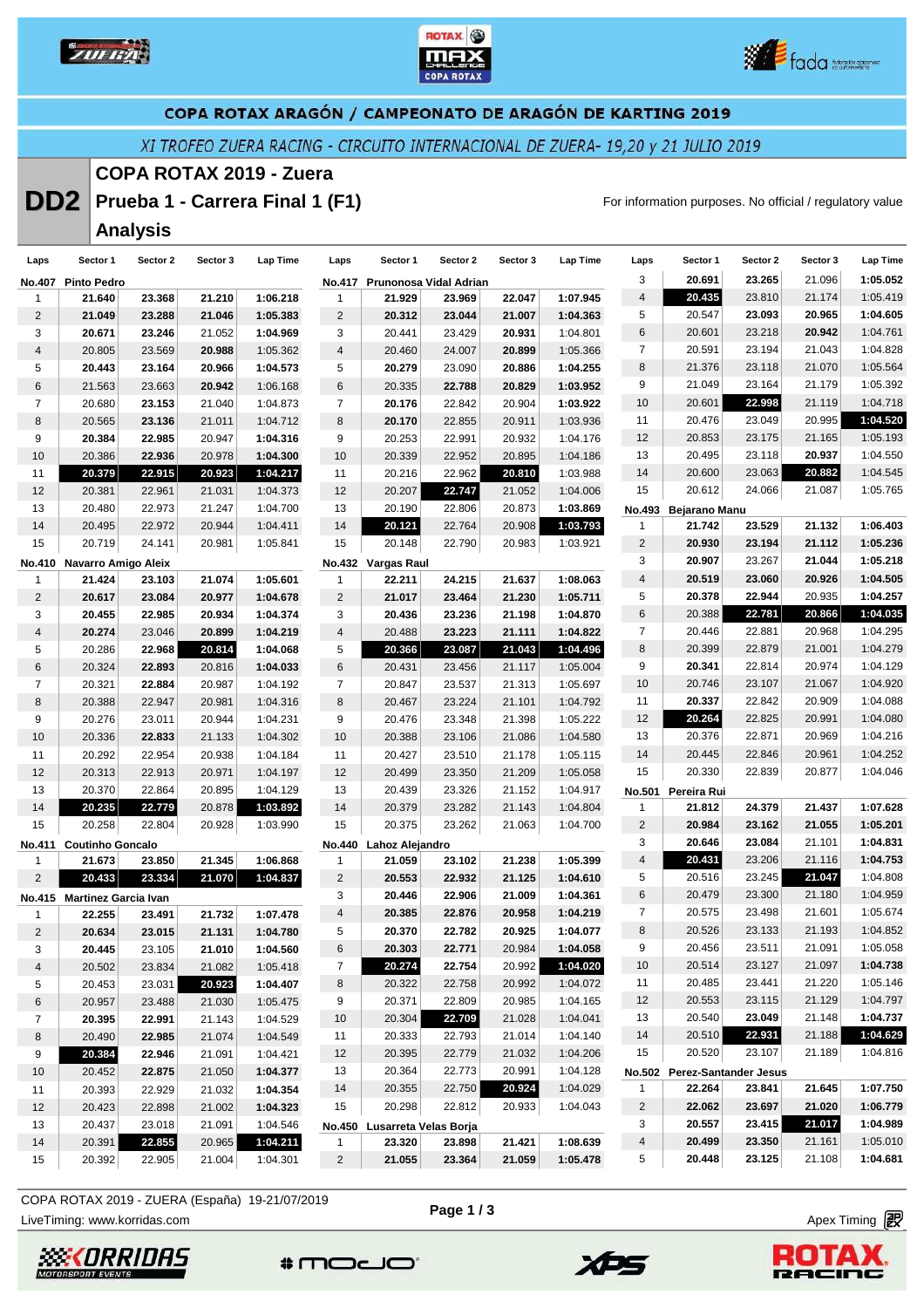





XI TROFEO ZUERA RACING - CIRCUITO INTERNACIONAL DE ZUERA- 19,20 y 21 JULIO 2019

## **COPA ROTAX 2019 - Zuera**

**DD2** Prueba 1 - Carrera Final 1 (F1) **For information purposes. No official / regulatory value** 

# **Analysis**

| Laps           | Sector 1             | Sector 2              | Sector 3 | Lap Time | Laps           | Sector 1             | Sector 2 | Sector 3 | Lap Time | Laps                    | Sector 1              | Sector 2 | Sector 3 | Lap Time |
|----------------|----------------------|-----------------------|----------|----------|----------------|----------------------|----------|----------|----------|-------------------------|-----------------------|----------|----------|----------|
| 6              | 20.478               | 23.151                | 21.051   | 1:04.680 | 9              | 20.553               | 23.266   | 21.177   | 1:04.996 | 12                      | 20.786                | 23.602   | 21.438   | 1:05.826 |
| $\overline{7}$ | 20.560               | 23.237                | 21.177   | 1:04.974 | 10             | 20.445               | 23.175   | 21.136   | 1:04.756 | 13                      | 21.001                | 23.779   | 21.623   | 1:06.403 |
| 8              | 20.991               | 23.126                | 21.226   | 1:05.343 | 11             | 20.450               | 23.420   | 21.149   | 1:05.019 | 14                      | 21.025                | 23.385   | 21.720   | 1:06.130 |
| 9              | 21.188               | 23.130                | 21.115   | 1:05.433 | 12             | 20.520               | 23.269   | 21.194   | 1:04.983 | 15                      | 20.741                | 23.208   | 21.443   | 1:05.392 |
| 10             | 20.445               | 23.069                | 21.152   | 1:04.666 | 13             | 20.695               | 23.174   | 21.211   | 1:05.080 |                         | No.525 Lima Bravo     |          |          |          |
| 11             | 20.422               | 23.084                | 21.255   | 1:04.761 | 14             | 20.443               | 23.241   | 21.118   | 1:04.802 | $\mathbf{1}$            | 23.108                | 23.835   | 21.743   | 1:08.686 |
| 12             | 21.228               | 23.295                | 21.153   | 1:05.676 | 15             | 20.950               | 23.277   | 21.256   | 1:05.483 | $\overline{c}$          | 21.108                | 24.506   | 21.616   | 1:07.230 |
| 13             | 20.465               | 23.129                | 21.119   | 1:04.713 |                | No.519 Campo Javier  |          |          |          | 3                       | 21.613                | 24.117   | 21.323   | 1:07.053 |
| 14             | 20.395               | 23.046                | 21.067   | 1:04.508 | 1              | 22.343               | 24.602   | 21.617   | 1:08.562 | $\overline{\mathbf{4}}$ | 20.605                | 23.743   | 21.413   | 1:05.761 |
| 15             | 20.696               | 23.279                | 21.135   | 1:05.110 | $\overline{2}$ | 21.301               | 23.414   | 21.206   | 1:05.921 | 5                       | 20.773                | 23.285   | 21.432   | 1:05.490 |
| No.503         |                      | Jimenez Cano Gregorio |          |          | 3              | 20.563               | 23.216   | 21.120   | 1:04.899 | 6                       | 20.915                | 23.371   | 21.450   | 1:05.736 |
| $\mathbf{1}$   | 21.928               | 24.259                | 21.686   | 1:07.873 | $\overline{4}$ | 20.718               | 23.145   | 20.881   | 1:04.744 | $\overline{7}$          | 20.828                | 23.578   | 21.225   | 1:05.631 |
| 2              | 21.966               | 23.403                | 21.298   | 1:06.667 | 5              | 20.331               | 22.930   | 21.082   | 1:04.343 | 8                       | 20.925                | 23.263   | 21.470   | 1:05.658 |
| 3              | 21.245               | 25.458                | 21.161   | 1:07.864 | 6              | 20.407               | 23.085   | 21.004   | 1:04.496 | 9                       | 20.861                | 23.737   | 21.299   | 1:05.897 |
| $\overline{4}$ | 20.511               | 23.098                | 21.234   | 1:04.843 | $\overline{7}$ | 20.530               | 23.495   | 21.236   | 1:05.261 | 10                      | 21.202                | 23.501   | 21.273   | 1:05.976 |
| 5              | 20.529               | 23.105                | 21.045   | 1:04.679 | 8              | 20.272               | 23.019   | 21.095   | 1:04.386 | 11                      | 21.227                | 23.366   | 21.340   | 1:05.933 |
| 6              | 20.297               | 22.978                | 20.984   | 1:04.259 | 9              | 20.551               | 23.074   | 20.919   | 1:04.544 | 12                      | 20.736                | 23.551   | 21.384   | 1:05.671 |
| $\overline{7}$ | 20.605               | 23.083                | 21.044   | 1:04.732 | 10             | 20.294               | 22.837   | 20.975   | 1:04.106 | 13                      | 20.780                | 24.063   | 21.499   | 1:06.342 |
| 8              | 20.723               | 23.129                | 21.142   | 1:04.994 | 11             | 20.468               | 22.924   | 20.973   | 1:04.365 | 14                      | 21.591                | 23.742   | 21.366   | 1:06.699 |
| 9              | 20.529               | 23.192                | 21.055   | 1:04.776 | 12             | 20.366               | 22.887   | 20.991   | 1:04.244 | 15                      | 21.823                | 23.649   | 21.875   | 1:07.347 |
| 10             | 20.756               | 23.145                | 21.071   | 1:04.972 | 13             | 20.410               | 22.830   | 21.006   | 1:04.246 |                         | No.567 Araguees David |          |          |          |
| 11             | 20.397               | 23.037                | 21.058   | 1:04.492 | 14             | 20.276               | 22.957   | 20.976   | 1:04.209 | $\mathbf{1}$            | 22.531                | 23.696   | 21.762   | 1:07.989 |
| 12             | 20.879               | 23.356                | 21.119   | 1:05.354 | 15             | 20.489               | 23.129   | 20.981   | 1:04.599 | $\overline{2}$          | 20.789                | 25.047   | 21.701   | 1:07.537 |
| 13             | 20.600               | 23.094                | 21.124   | 1:04.818 |                | No.520 Gimenez Pere  |          |          |          | 3                       | 20.865                | 23.522   | 21.145   | 1:05.532 |
| 14             | 20.417               | 23.054                | 20.953   | 1:04.424 | 1              | 28.450               | 23.138   | 21.151   | 1:12.739 | $\overline{4}$          | 20.510                | 23.261   | 21.150   | 1:04.921 |
| 15             | 21.395               | 23.123                | 20.995   | 1:05.513 | $\overline{2}$ | 20.708               | 23.119   | 21.379   | 1:05.206 | 5                       | 20.417                | 23.291   | 21.231   | 1:04.939 |
| No.507         | Oliveira Joao        |                       |          |          | 3              | 21.306               | 23.609   | 21.036   | 1:05.951 | 6                       | 20.620                | 24.125   | 21.396   | 1:06.141 |
| 1              | 21.887               | 23.823                | 21.386   | 1:07.096 | $\overline{4}$ | 21.195               | 23.089   | 21.377   | 1:05.661 | $\overline{7}$          | 20.708                | 23.854   | 21.471   | 1:06.033 |
| $\overline{c}$ | 20.937               | 23.371                | 21.011   | 1:05.319 | 5              | 20.790               | 22.964   | 21.152   | 1:04.906 | 8                       | 21.745                | 24.154   | 21.669   | 1:07.568 |
| 3              | 20.590               | 23.242                | 21.130   | 1:04.962 | 6              | 20.663               | 23.575   | 21.244   | 1:05.482 | 9                       | 20.755                | 23.776   | 21.660   | 1:06.191 |
| $\overline{4}$ | 20.604               | 23.356                | 21.172   | 1:05.132 | $\overline{7}$ | 20.786               | 23.040   | 21.222   | 1:05.048 | 10                      | 21.691                | 23.449   | 21.778   | 1:06.918 |
| 5              | 20.496               | 23.149                | 21.022   | 1:04.667 | 8              | 21.053               | 23.170   | 21.234   | 1:05.457 | 11                      | 20.693                | 23.601   | 21.559   | 1:05.853 |
| 6              | 20.521               | 23.472                | 21.108   | 1:05.101 | 9              | 20.573               | 23.109   | 21.225   | 1:04.907 | 12                      | 20.512                | 23.626   | 21.318   | 1:05.456 |
| $\overline{7}$ | 20.600               | 23.206                | 21.057   | 1:04.863 | 10             | 20.644               | 23.098   | 21.165   | 1:04.907 | 13                      | 20.539                | 23.586   | 21.321   | 1:05.446 |
| 8              | 20.651               | 23.216                | 21.182   | 1:05.049 | 11             | 20.587               | 23.031   | 21.263   | 1:04.881 | 14                      | 20.910                | 23.446   | 21.264   | 1:05.620 |
| 9              | 20.427               | 23.521                | 21.041   | 1:04.989 | 12             | 20.756               | 23.614   | 21.442   | 1:05.812 | 15                      | 20.642                | 23.467   | 21.234   | 1:05.343 |
| 10             | 20.460               | 23.562                | 21.246   | 1:05.268 | 13             | 20.889               | 23.877   | 21.370   | 1:06.136 | No.570                  | Lackovic Bojan        |          |          |          |
| 11             | 20.426               | 23.981                | 21.274   | 1:05.681 | 14             | 21.324               | 23.331   | 21.261   | 1:05.916 | $\mathbf{1}$            | 22.159                | 25.594   | 21.637   | 1:09.390 |
| 12             | 20.661               | 23.255                | 21.159   | 1:05.075 | 15             | 20.527               | 23.016   | 21.063   | 1:04.606 | 2                       | 21.171                | 23.855   | 21.166   | 1:06.192 |
| 13             | 20.516               | 23.214                | 21.072   | 1:04.802 |                | No.522 Sierra Xavier |          |          |          | 3                       | 20.369                | 24.255   | 21.267   | 1:05.891 |
| 14             | 20.549               | 23.172                | 21.112   | 1:04.833 | $\mathbf{1}$   | 22.803               | 23.900   | 21.559   | 1:08.262 | $\overline{\mathbf{4}}$ | 20.330                | 23.208   | 21.124   | 1:04.662 |
| 15             | 20.414               | 23.194                | 21.043   | 1:04.651 | $\overline{2}$ | 21.487               | 24.361   | 21.309   | 1:07.157 | 5                       | 20.431                | 23.249   | 21.051   | 1:04.731 |
|                | No.515 Castro Duarte |                       |          |          | 3              | 20.775               | 24.005   | 21.537   | 1:06.317 | 6                       | 20.544                | 23.178   | 21.150   | 1:04.872 |
| 1              | 21.873               | 24.583                | 21.327   | 1:07.783 | $\overline{4}$ | 20.649               | 23.264   | 21.105   | 1:05.018 | $\overline{7}$          | 20.565                | 23.154   | 21.204   | 1:04.923 |
| $\overline{2}$ | 21.670               | 23.633                | 21.175   | 1:06.478 | 5              | 20.703               | 23.219   | 20.968   | 1:04.890 | 8                       | 21.089                | 23.193   | 21.207   | 1:05.489 |
| 3              | 20.532               | 23.357                | 21.147   | 1:05.036 | 6              | 20.688               | 23.279   | 21.219   | 1:05.186 | 9                       | 20.629                | 23.260   | 21.266   | 1:05.155 |
| 4              | 20.812               | 23.609                | 21.188   | 1:05.609 | $\overline{7}$ | 20.923               | 23.325   | 21.495   | 1:05.743 | 10                      | 20.486                | 23.217   | 21.167   | 1:04.870 |
| 5              | 20.432               | 23.098                | 21.471   | 1:05.001 | 8              | 20.815               | 23.260   | 21.366   | 1:05.441 | 11                      | 20.459                | 23.237   | 21.285   | 1:04.981 |
| 6              | 20.584               | 23.110                | 21.191   | 1:04.885 | 9              | 20.834               | 23.203   | 21.502   | 1:05.539 | 12                      | 20.608                | 23.056   | 21.163   | 1:04.827 |
| $\overline{7}$ | 20.498               | 23.105                | 21.092   | 1:04.695 | 10             | 20.837               | 23.496   | 21.470   | 1:05.803 | 13                      | 20.523                | 23.225   | 21.124   | 1:04.872 |
| 8              | 20.505               | 23.175                | 21.147   | 1:04.827 | 11             | 20.840               | 23.212   | 21.362   | 1:05.414 | 14                      | 20.586                | 23.127   | 21.131   | 1:04.844 |

LiveTiming: www.korridas.com **Apex Timing** and Apex Timing and Apex Timing and Apex Timing and Apex Timing and Apex Timing and Apex Timing and Apex Timing and Apex Timing and Apex Timing and Apex Timing and Apex Timing an COPA ROTAX 2019 - ZUERA (España) 19-21/07/2019

**Page 2 / 3**



**BACIOG** 





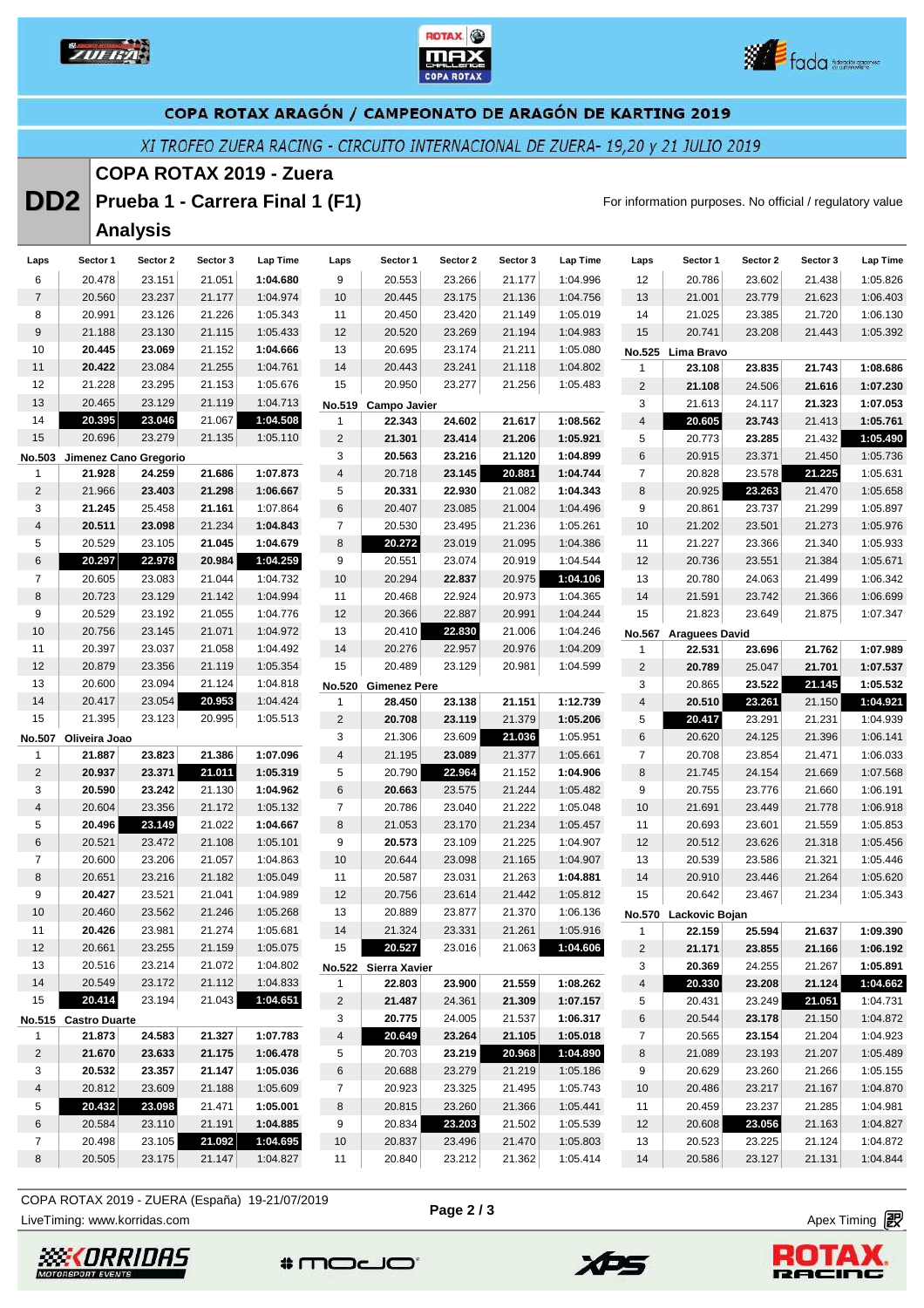





XI TROFEO ZUERA RACING - CIRCUITO INTERNACIONAL DE ZUERA- 19,20 y 21 JULIO 2019

#### **COPA ROTAX 2019 - Zuera**

**DD2** Prueba 1 - Carrera Final 1 (F1) **For information purposes. No official / regulatory value** 

**Laps Sector 1 Sector 2 Sector 3 Lap Time** 20.471 23.230 **21.239 1:04.940** 21.005 23.317 21.588 1:05.910 20.587 23.279 **21.101** 1:04.967

#### **Analysis Laps Sector 1 Sector 2 Sector 3 Lap Time** 20.626 23.254 21.143 1:05.023 **No.598 Villanueva Hern Rafael 23.463 24.542 21.987 1:09.992 21.601 24.297 21.849 1:07.747** 21.739 24.407 21.966 1:08.112 **21.233 24.159 21.841 1:07.233 21.188 24.045** 21.904 **1:07.137 21.184** 24.287 22.196 1:07.667 21.321 24.389 22.317 1:08.027 21.428 24.342 22.336 1:08.106 21.517 24.451 22.204 1:08.172 21.463 24.491 22.258 1:08.212 21.574 24.316 22.458 1:08.348 21.663 24.424 23.127 1:09.214 21.417 24.330 22.625 1:08.372 **Laps Sector 1 Sector 2 Sector 3 Lap Time 20.510 23.133 21.153 1:04.796** 20.553 26.713 **20.948** 1:08.214 20.619 23.566 21.176 1:05.361 **20.479 23.009** 21.018 **1:04.506 20.189 22.924 20.903 1:04.016** 20.532 23.079 21.380 1:04.991 20.518 23.197 21.358 1:05.073 20.226 23.012 20.990 1:04.228 20.304 23.239 21.010 1:04.553 20.227 22.958 20.914 1:04.099 20.342 22.965 21.120 1:04.427 20.269 **22.838 20.892 1:03.999 20.158** 22.891 **20.822 1:03.871** 20.206 23.844 20.903 1:04.953 **No.726 Santos Lopez Javier**

|                |                               |        |        |          | 190. LZU       | <b>Janual Lupez Javier</b> |                      |        |          |
|----------------|-------------------------------|--------|--------|----------|----------------|----------------------------|----------------------|--------|----------|
| 14             | 21.577                        | 24.179 | 22.140 | 1:07.896 | $\mathbf{1}$   | 22.489                     | 23.606               | 21.719 | 1:07.814 |
| 15             | 21.365                        | 24.402 | 22.385 | 1:08.152 | $\overline{c}$ | 22.197                     | 23.589               | 21.207 | 1:06.993 |
| <b>No.710</b>  | <b>Perez-Santander Pablo</b>  |        |        |          | 3              | 20.362                     | 24.247               | 21.134 | 1:05.743 |
| $\mathbf{1}$   | 23.184                        | 24.864 | 22.055 | 1:10.103 | $\overline{4}$ | 20.516                     | 23.094               | 21.241 | 1:04.851 |
| $\overline{2}$ | 21.502                        | 24.052 | 21.491 | 1:07.045 | 5              | 20.425                     | 22.881               | 21.067 | 1:04.373 |
| 3              | 21.256                        | 23.823 | 21.507 | 1:06.586 | $\,6$          | 20.407                     | 23.055               | 21.103 | 1:04.565 |
| $\overline{4}$ | 21.494                        | 23.883 | 21.428 | 1:06.805 | $\overline{7}$ | 20.461                     | 23.173               | 21.106 | 1:04.740 |
| 5              | 21.113                        | 23.679 | 21.301 | 1:06.093 | 8              | 20.863                     | 23.135               | 21.043 | 1:05.041 |
| 6              | 21.656                        | 23.624 | 21.438 | 1:06.718 | 9              | 20.569                     | 23.188               | 21.118 | 1:04.875 |
| 7              | 21.303                        | 23.675 | 21.647 | 1:06.625 | 10             | 20.422                     | 23.109               | 21.037 | 1:04.568 |
| 8              | 21.555                        | 23.853 | 21.504 | 1:06.912 | 11             | 20.298                     | 23.138               | 21.211 | 1:04.647 |
| 9              | 21.546                        | 23.608 | 21.623 | 1:06.777 | 12             | 20.418                     | 23.279               | 21.101 | 1:04.798 |
| 10             | 21.640                        | 23.912 | 21.599 | 1:07.151 | 13             | 20.824                     | 23.218               | 21.186 | 1:05.228 |
| 11             | 21.609                        | 23.788 | 22.077 | 1:07.474 | 14             | 20.423                     | 23.093               | 21.169 | 1:04.685 |
| 12             | 21.768                        | 23.976 | 21.875 | 1:07.619 | 15             | 20.977                     | 23.776               | 21.028 | 1:05.781 |
| 13             | 21.390                        | 23.604 | 21.696 | 1:06.690 |                | No.802 Pina Redondo Victor |                      |        |          |
| 14             | 21.659                        | 23.791 | 21.990 | 1:07.440 | 1              | 23.623                     | 23.973               | 21.646 | 1:09.242 |
| 15             | 21.582                        | 23.683 | 21.745 | 1:07.010 | $\overline{2}$ | 21.368                     | 23.964               | 21.697 | 1:07.029 |
| No.711         | <b>Moar Ivan</b>              |        |        |          | 3              | 21.742                     | 23.925               | 21.604 | 1:07.271 |
| 1              | 22.542                        | 23.683 | 22.177 | 1:08.402 | $\sqrt{4}$     | 20.993                     | 23.353               | 21.459 | 1:05.805 |
| $\overline{2}$ | 21.022                        | 24.872 | 21.597 | 1:07.491 | 5              | 20.990                     | 23.640               | 21.332 | 1:05.962 |
| 3              | 20.997                        | 23.627 | 21.501 | 1:06.125 | 6              | 21.106                     | 23.681               | 21.408 | 1:06.195 |
| $\overline{4}$ | 20.798                        | 23.458 | 21.556 | 1:05.812 | $\overline{7}$ | 21.277                     | 23.525               | 21.595 | 1:06.397 |
| 5              | 21.412                        | 23.365 | 21.487 | 1:06.264 | No.812         |                            | De Francisco Antonio |        |          |
| 6              | 20.764                        | 23.473 | 21.470 | 1:05.707 | 1              | 22.309                     | 23.859               | 21.771 | 1:07.939 |
| $\overline{7}$ | 20.713                        | 23.512 | 21.548 | 1:05.773 | 2              | 20.860                     | 25.505               | 21.260 | 1:07.625 |
| 8              | 20.778                        | 23.410 | 21.445 | 1:05.633 | 3              | 21.511                     | 23.787               | 21.646 | 1:06.944 |
| 9              | 20.712                        | 23.730 | 21.450 | 1:05.892 | $\overline{4}$ | 20.675                     | 23.394               | 21.451 | 1:05.520 |
| 10             | 20.921                        | 23.469 | 21.589 | 1:05.979 | 5              | 20.682                     | 23.218               | 21.276 | 1:05.176 |
| 11             | 20.888                        | 23.403 | 21.547 | 1:05.838 | 6              | 20.420                     | 24.099               | 21.396 | 1:05.915 |
| 12             | 20.769                        | 23.457 | 21.507 | 1:05.733 | 7              | 20.659                     | 23.517               | 21.306 | 1:05.482 |
| 13             | 20.797                        | 23.491 | 21.643 | 1:05.931 | 8              | 20.597                     | 23.388               | 21.452 | 1:05.437 |
| 14             | 21.358                        | 23.521 | 21.380 | 1:06.259 | 9              | 20.661                     | 23.383               | 21.592 | 1:05.636 |
| 15             | 20.674                        | 23.629 | 21.580 | 1:05.883 | 10             | 20.826                     | 23.308               | 21.430 | 1:05.564 |
|                | No.712 Carmona Driegue Daniel |        |        |          | 11             | 20.591                     | 23.449               | 21.366 | 1:05.406 |
| 1              | 21.641                        | 23.912 | 21.358 | 1:06.911 | 12             | 20.554                     | 23.249               | 21.293 | 1:05.096 |
|                |                               |        |        |          |                |                            |                      |        |          |

COPA ROTAX 2019 - ZUERA (España) 19-21/07/2019

LiveTiming: www.korridas.com Apex Timing





**Page 3 / 3**